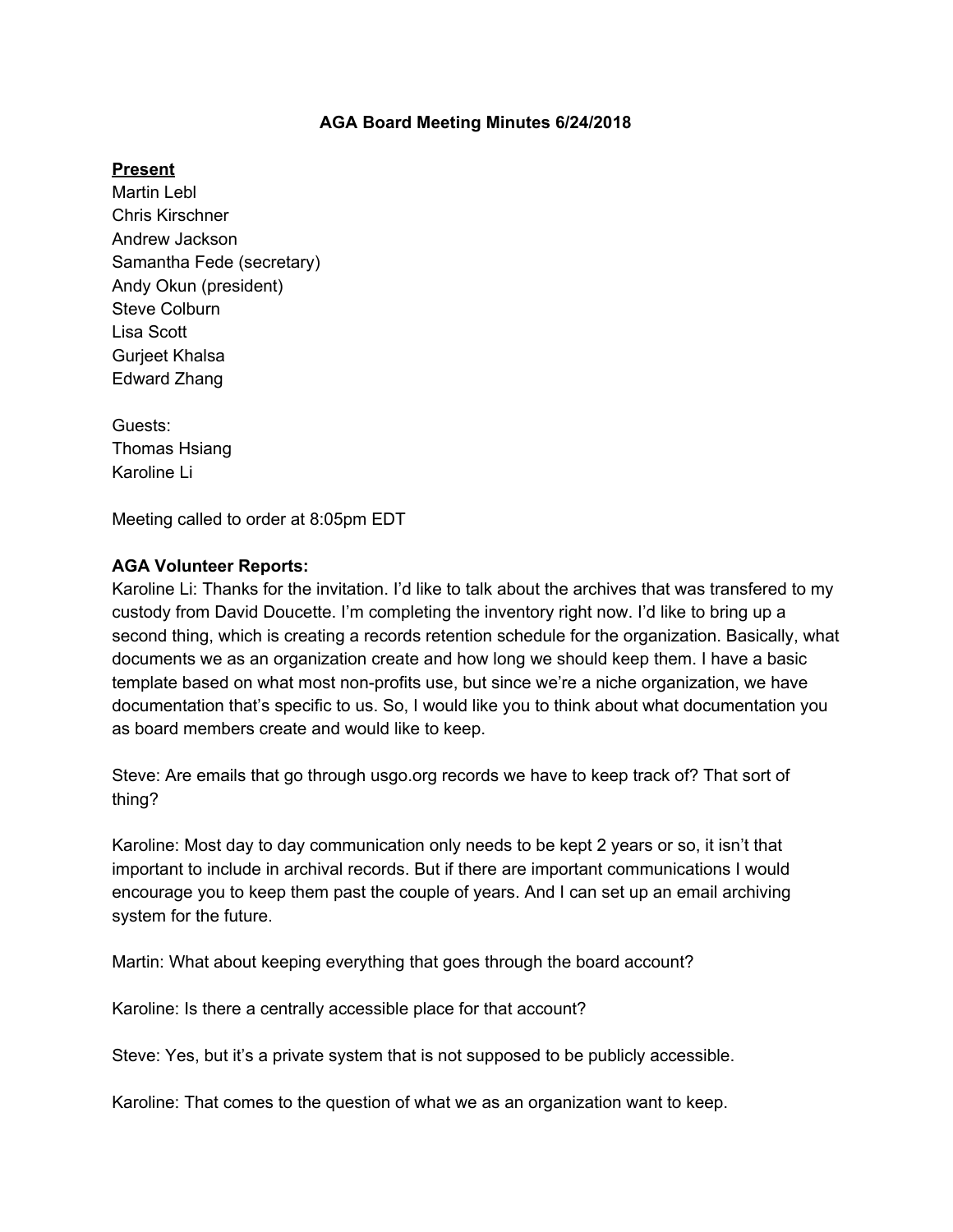Andy: How about setting up an email that is just for the purpose of archiving, and then we can keep important emails sent to that account?

Steve: That's hard, it's easier to just set up archiving of the individual accounts.

Karoline: If you do have important documents that you think should be saved, you should send it to [archives@usgo.org](mailto:archives@usgo.org) so the archivist has access to it?

Andrew: How should we balance this with not keeping emails unnecessarily long; for example, unless emails are marked as historically, some companies I've seen in the past intentionally delete over a period of time, particularly for the purpose of legal discovery things. Is there a way we can balance that with what is good for our organization?

Karoline: I think that sort of system would take a lot of upkeep. I think we can set up sorting system in gmail.

Steve: My experience is a standard policy of keeping things for 7 years. But that's a record retention policy, not personal retention policy.

Karoline: It's hard with email given our system and implementing it.

Steve: There is a system, but we'd have to pay for it.

Karoline: I think the best way to deal with it is to identify important emails (like the [board@usgo.org](mailto:board@usgo.org) email) and have the archivist go through it after 7 years or whatnot. I'm not trying to add extra work, but just asking if we want a system to automatically deal with emails.

Chris: I don't think we have a strong central email system, because a lot of our communication goes through personal email accounts (not usgo.org account). So I'm not sure if it'll be useful to archive those account. Companies mandate use of corporate accounts, and I don't know if we should implement that system. Another concern I have is that emails that are forwarded to the system will only be a partial representation of the email conversations.

Steve: It sounds like we might want to have a bigger conversation about this at a later date.

Karoline: Yes, but what I have done is mocked up a document retention schedule that you can look at after the meeting today, and we can continue to discuss going forward.

Edward: I think we can start with simple classification of proposals/results versus discussions only.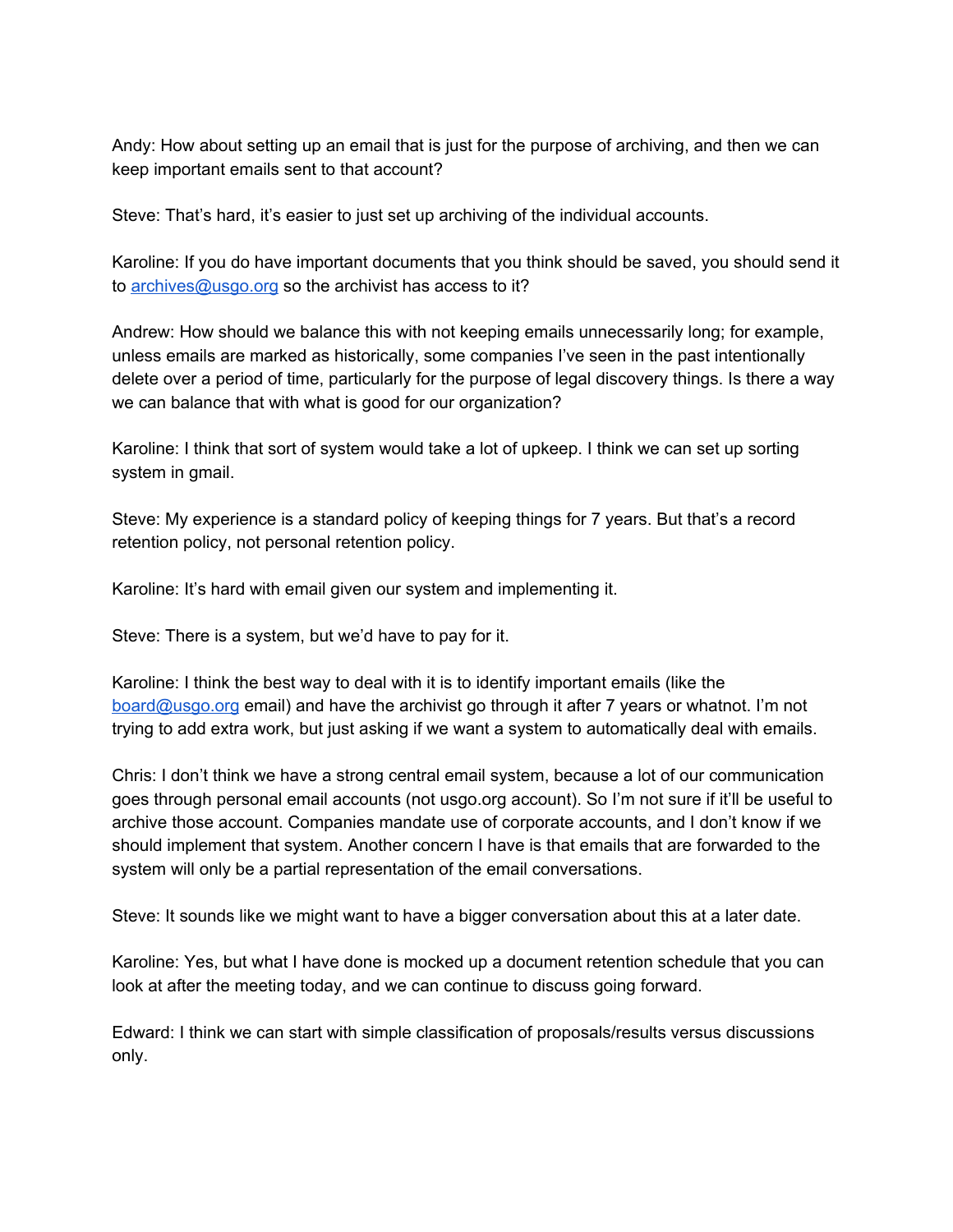Karoline: Yes, email as correspondence are classified different but important organization documents can exist within email and those are important to keep. Outside of emails, we just need to create a list of the types of documents we need to keep, and how long we need them.

## [Cross-talk]

[Karoline departs the meeting]

Thomas Hsiang: I've sent a summary of my report out to everyone on the board. [Included in the minutes almost entirely below]

*In my role as the AGA VP (international):*

- **Europe** I am in frequent collaboration with EGF. Andy and I have good relationship with EGF president Martin Stiassny and his co-workers. We have done many projects together in the past dozen years or so, such as the pro system, the city leagues, the CEGO project, etc.
- **Japan** Nihon Kiin has historically been the most important organization in promoting Go to the world. After JAL and Fujitsu withdrew their support in the mid-2000's, NK was in a withdrawn state for several years. The current president Mr. Dan and his predecessor Mr. Wada brought in much better marketing people – therefore more resources – that allowed the Kiin to re-engage with their international partners. There is a lot more exchange now between AGA and NK. The establishment of the Iwamoto North America Foundation, or INAF, is the most notable example of our strong relationship. Another important Japanese friend of AGA is the World Pair Go Association, or WPGA. WPGA is primarily supported by Taki Hisao, a very successful businessman. He owns a number of companies, including Pandanet, an online Go server, which is currently AGA's largest sponsor, including pair-go and the city league.
- **China** We are also in very good relationship with China. China Qiyuan has been key in finding sponsors for many new worldwide events for Go and other mind sports. I will talk more about these events later. Currently China Qiyuan is undergoing a major shift in its mode of operation to become less dependent on government support. There is significant personnel turnover and operational change. I will keep an eye on it and share any relevant development with you via Andy.
- **Korea** The Korean Baduk scene is in a bit of turmoil. The organization we have dealt exclusively with in the past, the Korean Baduk Association or KBA, now has strong competition from KBF, formerly KABA. KBF is recognized by their government to represent Korea in international go. It receives significant funding to sponsor the KPMC, the AGF, and many school and college Baduk projects. KBA used to share some of the funds, but that has stopped. It looks like this will take a few years to sort out.
- Gurjeet: Is this an issue we need to be aware of for Go Congress? Where are our korean pros coming from?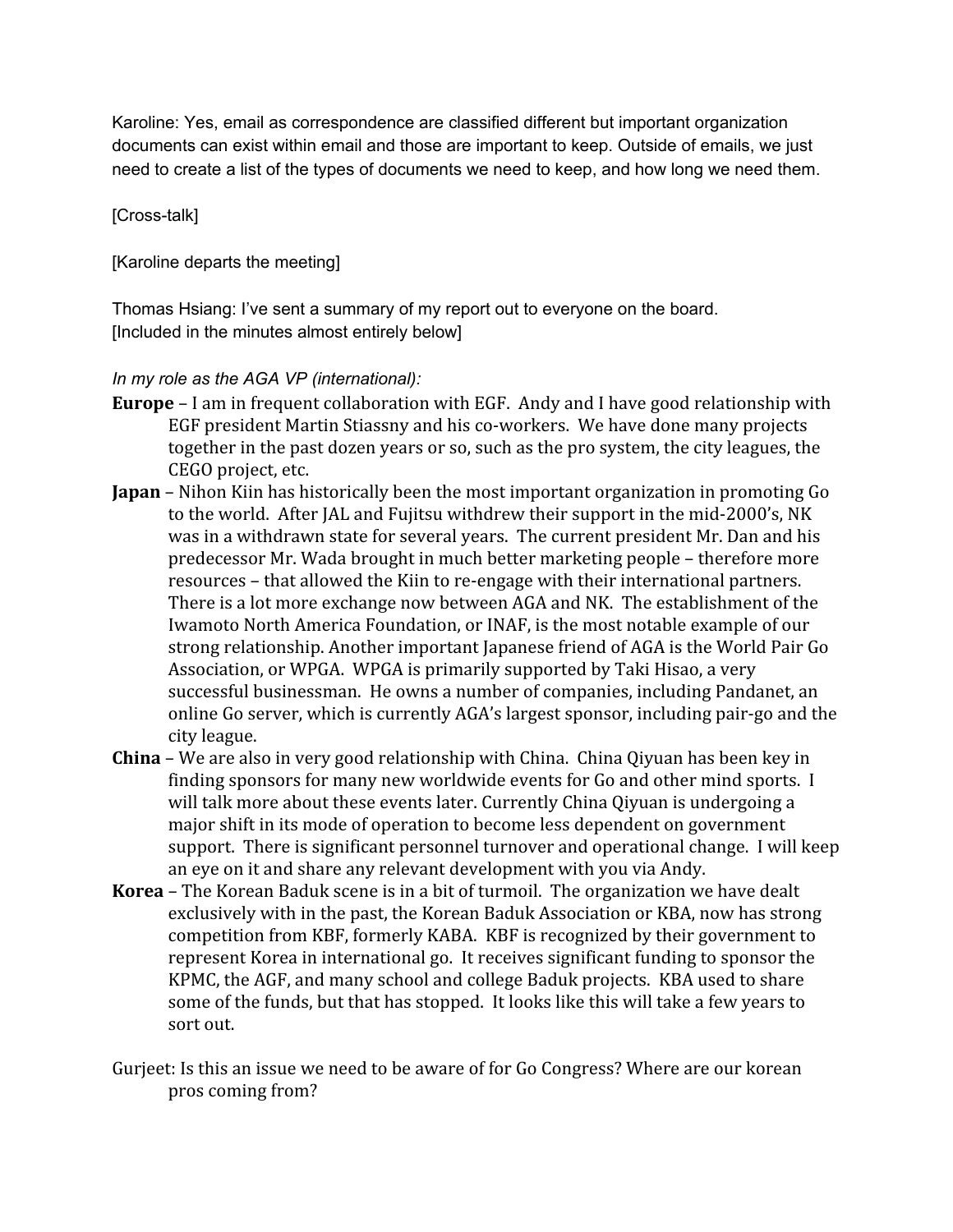Thomas: Our pros are coming from the KBA.

**Other countries** – I have also worked with a few other countries on collaborative projects: Venezuela, Cuba, Mexico, Thailand, etc. One of my near-term projects is to work with IMSA to bring mind sports to less developed areas such as Latin America, South Asia, and Africa.

### *In my role as IGF Vice President:*

- I have been sitting on the IGF board since 2004 at the recommendation of Roy Laird and Chris Kirschner. In 2008, I was elected IGF VP.
- IGF was formed in 1982 for one purpose only: to run the annual World Amateur Go Championship. It has now grown to include many other activities: it runs many more international events and represents Go world in dealing with international mind-sport and Olympic organizations.
- The IGF Board includes people from all over the Go world. The president Dan Hiroaki is NK's president. The VP's include China Qiyuan's president, Luo Chaoyi (soon to change) and KBA's CEO, Yoo Changhuh. Others sitting on the Board include Mrs. Taki Hiroko from pair go; Tanioka Ichiro, a major Kansai-area Go supporter and president of Osaka Commerce University; Ying Minghaw, president of Ing Foundation; Korsak Chairasmisak, president of Thai Go Association and a famous Asian businessman; plus representatives from Europe, Latin America, and Oceania. Andy attends IGF Board Meetings as well. Putting this group under one roof a couple of times a year has become a very effective way to reach major decisions and understanding among all parties. In this sense, IGF has served a very useful function.
- IGF for many years was supported entirely by Nihon Kiin. It ran WAGC and later added the professional Fujitsu Cup, the two biggest international events. This all changed when JAL and Fujitsu stopped their support.
- In 2007, I proposed to then IGF president Okabe Hiromu, president of Toyota-Dansu, to open up IGF for international support. He rejected it outright. By the time Okabe stepped down, however, the writings were on the wall. His successor, the famous Meijin Otake Hideo, was a more practical man and he welcomed the suggestion. Otake gathered Korean and Chinese leaders and adopted a format whereby the three countries would share leadership as well as financial responsibilities to allow IGF and WAGC to continue. Mr. Chang Zhenming, CEO of Shanghai CITIC Company, stepped forward to be the first non-Japanese president of IGF.
- Interestingly, the Korean problems have actually further helped the opening-up of IGF. A few years ago, Mr. Chairasmisak from Thai Go Association expressed his wish to host WAGC in his country. In 2015 when Korea was the president country of IGF, we convinced them that it was a win-win situation to let Thailand host the WAGC, with KBA benefiting from reduced financial burden. This worked out wonderfully and we had one the best WAGC ever in beautiful Bangkok!
- Last year, Russian Go Federation made a full presentation to bring WAGC to Russia, including strong commercial support. Well, China and Japan would not let go their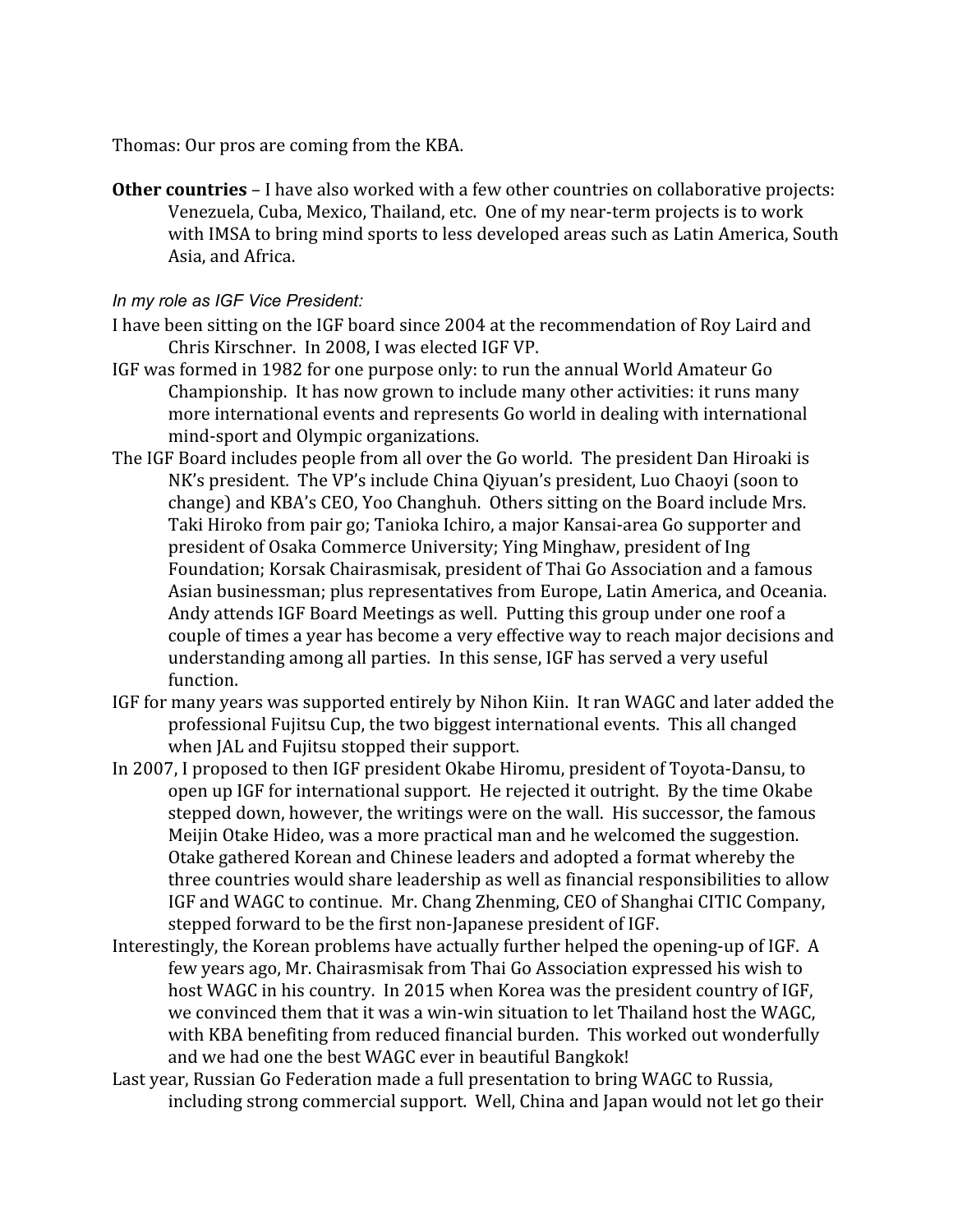share of the hosting right. Again, the difficulty in Korea helped resolve a difficult situation and I worked with KBA and Russian Federation reps to open up KBA's 2020 slot. So, in that year, we will have WAGC in Vladivostok!

IGF currently is going through more changes. The new activities are bringing new income to IGF. Last year was the first time IGF's outside income exceeded the members' contributions. Hopefully this trend will continue and one day IGF will become an independent NPO just like FIDE and WBF.

### *In my role as IMSA Secretary General:*

- IMSA, or International Mind Sport Association, was formed in 2005 by Chess, Bridge, Go, and Draughts. The top goal at the time was to run a quadrennial "Olympic like" event, known as the World Mind Sport Games, or WMSG. IMSA' first president was World Bridge Federation President, José Damiani, who pushed aggressively to convince Beijing to hold the event shortly after the 2008 Summer Olympics. That event was a great success, attended by more than 3,500 players from five sports and all continents, using the same facilities and volunteer force as the Summer Olympics. Mike Lash and Chris Kirschner led a large North American contingent to attend.
- A few months before the actual event, I was asked to represent IGF to deal with IMSA and the WMSG. In 2009 José Damiani invited me to be IMSA's Secretary General, a position I have held since. My main job is to organize the IMSA meetings, to attend to the IMSA legal and operational matters, and, most importantly, to help the IMSA President develop external sponsorships.
- In 2012, IMSA ran the second WMSG in parallel to the London Summer Olympics. The event was held across the English Channel in Lille, France. It was somewhat smaller in scale, with about 2,000 players, but still a resounding success.
- We were scheduled to hold the third version in 2016 in Brazil under the new IMSA president Kirsan Ilyumzhinov. But Brazil had such financial difficulties that they backed out of their commitment. IMSA withdrew the event but could not find a new sponsor and vacated WMSG for one round. In 2020, Japan will host the Summer Olympics and in 2022, China will host the Winter Olympics. These are much more promising venues for the next WMSG.
- In 2010, Go joined force with Chess to participate in the Asian Games. I attended the event. It was a very impressive experience living in the Asian Games Village and watching our Go players donning uniforms and mix with the physical athletes.
- For the Asian Games and the two WMSG's, Korean government did us a big favor by agreeing to waive the military service requirement for the gold medalists. So, their best and brightest came out to compete even though there was no prize money. This in turn forced China and Japan to send out their best as well, making the event unforgettably exciting. There were many interesting side stories, maybe one day when I retire, I will write them all down.
- IMSA has benefited from a few very smart and aggressive people. Besides Damiani, Ilyumzhinov, and the third president Chen Zelan, our first manager was a Brit named David Jarret, a key figure who led the organization of the first two WMSG's. He was followed by FIDE's Cyprian CEO Geoffrey Borg, who has pushed hard to add new events onto the IMSA calendar.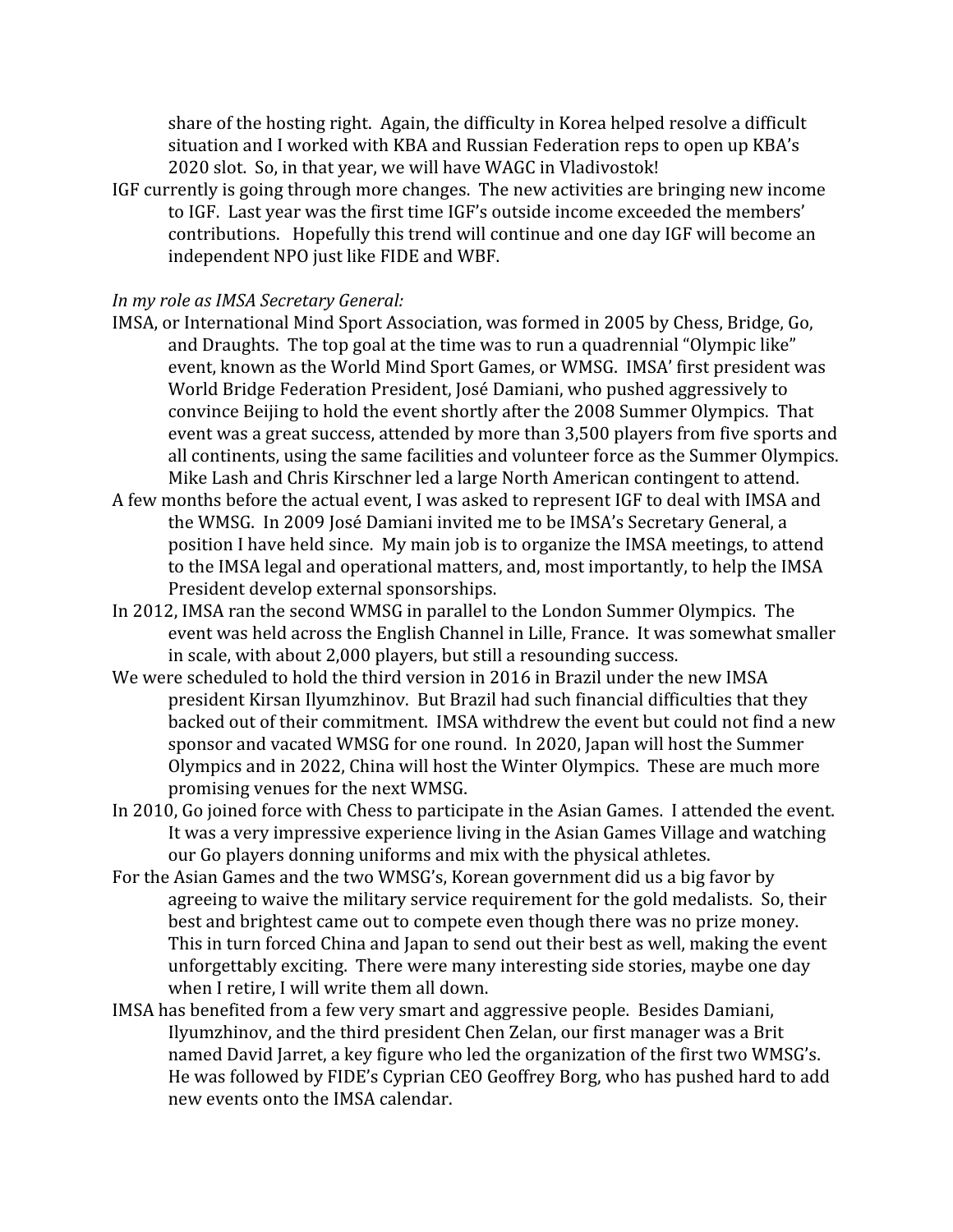- From 2011 to 2014, IMSA held a new, invitational, annual event, the SportAccord World Mind Games. This was changed in 2016 and renamed IMSA Elite Mind Games. These events provided IMSA and its members with sponsorship fees and management fees, plus generous prizes that IMSA could tax. This has changed the financial status of IMSA and its mode of operation.
- As many as 5 or 6 more events may be added in the near future. In addition, we have started to lease out the IMSA brand with some significant initial successes. The hope is for IMSA to become financially strong that we can take on large international promotional projects for mind sports in less-developed areas

# *In my role as INAF Executive Director:*

I am INAF's Executive Director, responsible for its routine operations.

- The Iwamoto North American Foundation was formed in late-2014. It is built on some of the proceeds from the sale of the NY Iwamoto Go Center, previously an NK property. INAF is now an independent American corporation built on American laws and residing in American territory. Its Board of Directors includes three American Directors, Andy Okun, Dave Weimer, and myself; plus three Japanese Directors, Dan Hiroaki, Yamashiro Hiroshi pro-9 dan, and Ito Yasunari, NK CEO. Our treasurer is Terri Schurter and our endowment is managed by the First Republic Private Client Group in LA.
- INAF's main job is to fund the National Go Center and a number of NA-Japan exchange programs. These are well reported on AGA's e-journal.
- Recently I have initiated a new project to seek IOC recognition of IGF, a project jointly funded by IMSA and IGF. Having IOC recognition has many benefits. Most importantly it will help IGF members win government support, particularly those in Europe and Africa, and in some Asian and Mideastern countries. The IOC recognition would also bring Go to a comparable status as Bridge and Chess in the Olympic hierarchy. I am responsible for dealing with IOC and preparing the recognition dossier. Both are proceeding well.

## *Recommendations:*

- I have worked for AGA since 1990 mostly sporadically. This changed in 2004 when I started to take on a larger role on AGA's developmental and international operations. I have benefited from support of AGA presidents, particularly Allan Abramson and Andy Okun that made my tenure successful and enjoyable. I am glad to have given you an insight to what I do.
	- I urge you to put a top priority on the recruitment, build-up, and cultivation of the AGA volunteer force. We could definitely use stable leaderships on tournament coordination, on pair go, on the AGA pro systems, and on rating.
	- Find a way to revive the CEGO project.
	- Strengthen our pro system and engage the AGA pros to actively represent AGA in international functions.
		- o Some international sources were concerned about the lack of representation from our pros, and wanted to meet about it.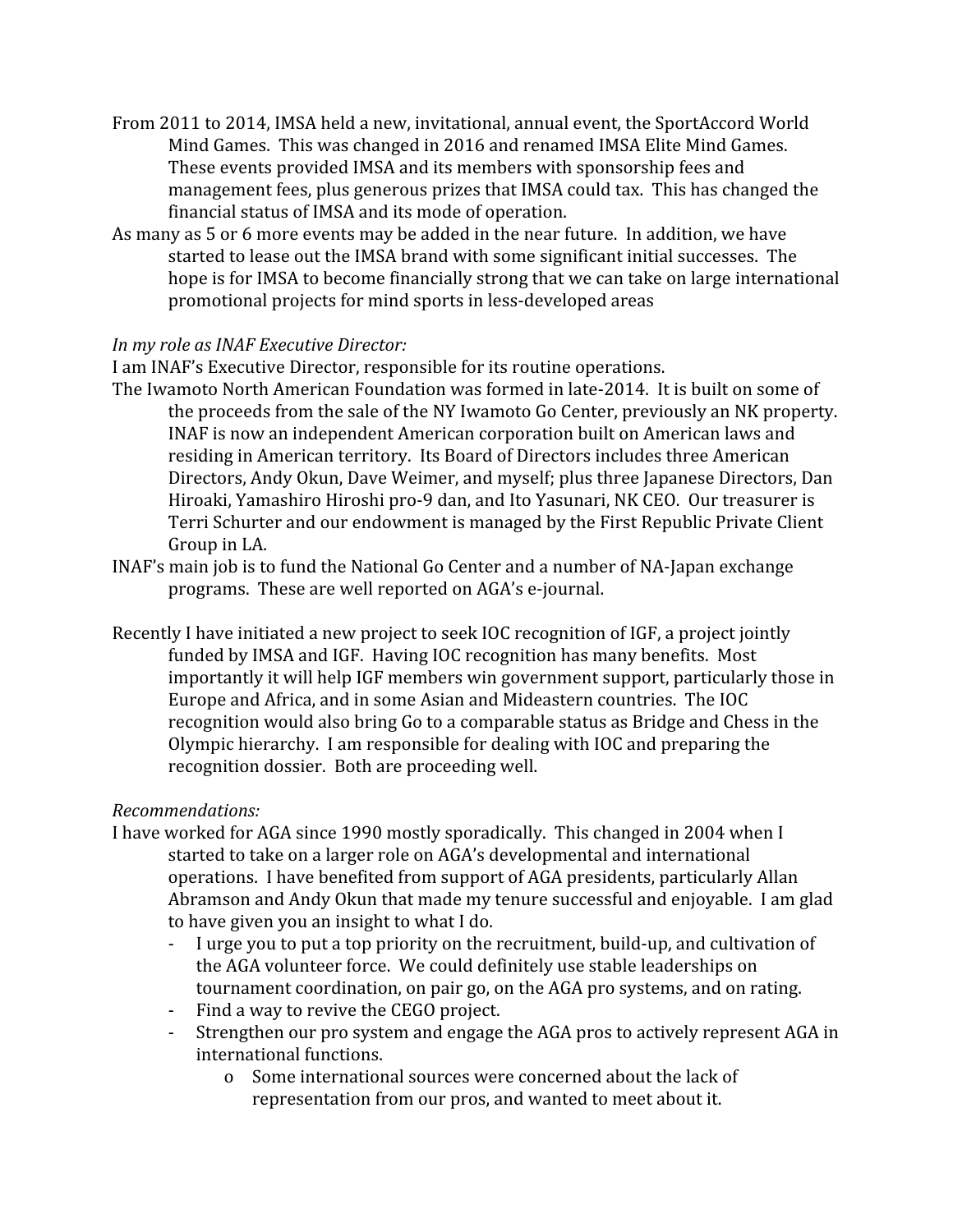- Take an active and consistent role in leading the developmental work of AGA.

Chris: I have a question about the WMS. You said it'd be a good change in 2022 . When will we know when we can prepare for this?

Thomas: I will let you know.

[brief break from call due to sound issues]

President's report:

1. Investing our financial reserves: I sent information out about options for management of our investments. Since I have an interest in one of the options, I'd like to give you the chance to look at it and discuss without me. This way we can have some additional revenue for the organization and growth in our investment.

Steve: I had heard from Pinkerton regarding our investments, but I didn't have anything to add at the time, maybe we should ask him about that.

2. At Chris' request…. Are we okay with posting teacher workshop sessions from 2013?

Chris: Brian at the go center is able to take the videos and put them on youtube. The go center would like to do it. Ownership would remain with the AGA.

Martin: Does the video contain shots of the participants? Do we have permission from them to use it?

Chris: Yes, there are some shots of the participants. Everyone knew they were being filmed.

Martin: We probably should have releases.

Andrew: It's the back of their heads.

Andy: We're talking about the presenters more than anything. We should ask them if its okay. I don't know if its a legal issue, but as a courtesy.

Gurujeet: I agree, it's a good idea to post.

Chris: Is this a board issue or something that can be taken care of by Andy?

Andy: It's an administrative issue now. That's all I have.

Martin: Do you have an ETA on the budget?

Andy: I will do it by Friday.